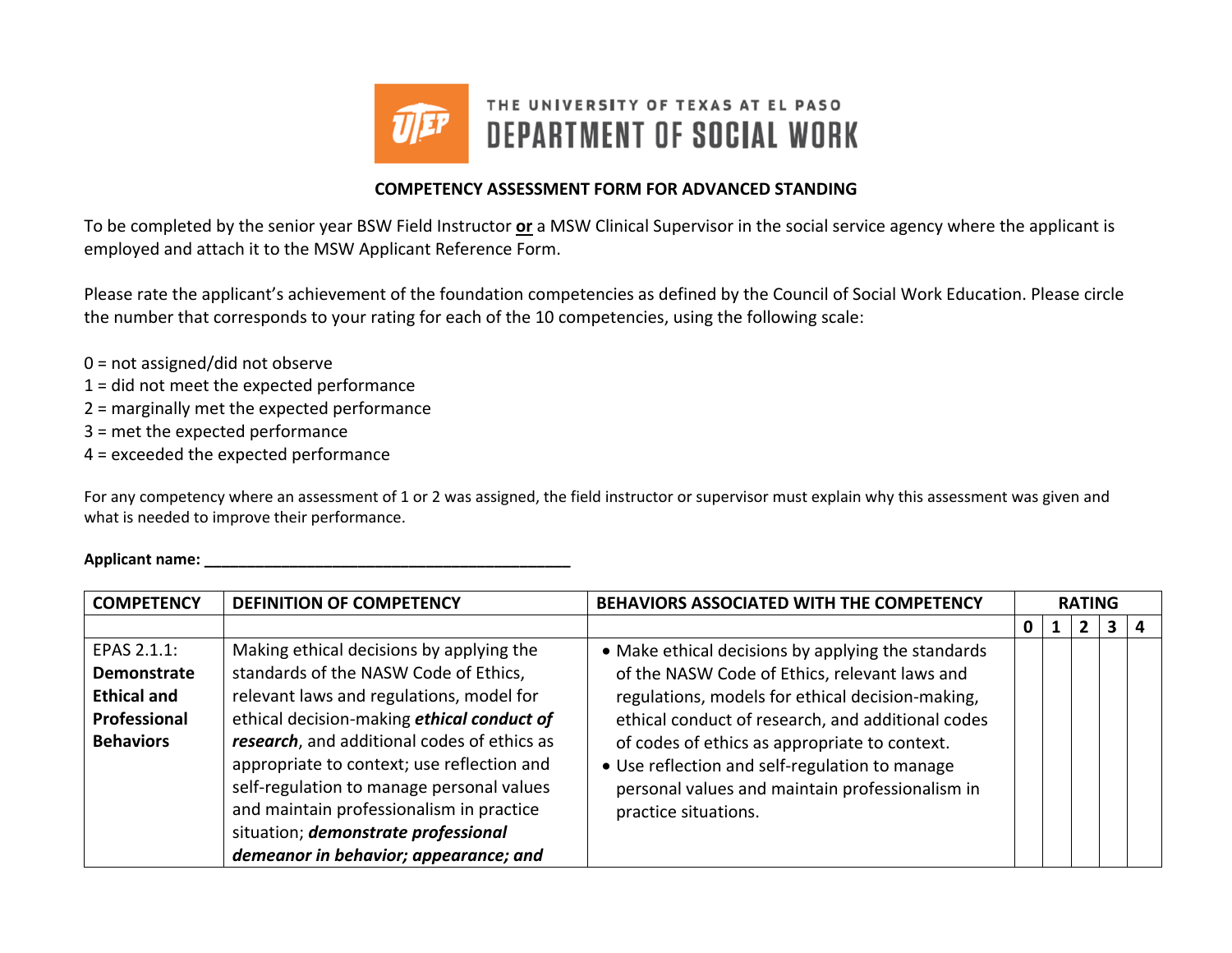|                       | oral, written, and electronic communication;    | · Demonstrate professional demeanor in behavior;     |  |  |  |
|-----------------------|-------------------------------------------------|------------------------------------------------------|--|--|--|
|                       | use technology ethically and appropriately to   | appearance; and oral, written, and electronic        |  |  |  |
|                       | facilitate practice outcomes; and use           | communication.                                       |  |  |  |
|                       | supervision and consultation to guide           | • Use technology ethically and appropriately to      |  |  |  |
|                       | professional judgment and behavior.             | facilitate practice outcomes.                        |  |  |  |
|                       |                                                 | • Use supervision and consultation to guide          |  |  |  |
|                       |                                                 | professional judgment and behavior.                  |  |  |  |
| EPAS 2.1.2:           | Apply and communicate understanding of          | • Apply and communicate understanding of the         |  |  |  |
| <b>Engage</b>         | the importance of diversity and difference in   | importance of diversity and difference in shaping    |  |  |  |
| diversity and         | shaping life experiences in practice at the     | life experiences in practice at the micro, mezzo and |  |  |  |
| difference in         | micro, mezzo, and macro levels; present as      | macro levels.                                        |  |  |  |
| practice              | learners and engage clients and                 | • Present themselves as learners and engage clients  |  |  |  |
|                       | constituencies as experts of their own          | and constituencies as experts of their own           |  |  |  |
|                       | experience; and apply self-awareness and        | experiences.                                         |  |  |  |
|                       | self-regulation to manage the influence of      | • Apply self-awareness and self-regulation to        |  |  |  |
|                       | personal biases and values in working with      | manage the influence of personal biases and values   |  |  |  |
|                       | diverse clients and constituencies.             | in working with diverse clients and constituencies.  |  |  |  |
| EPAS 2.1.3:           | Apply understanding of social, economic, and    | • Apply their understanding of social, economic and  |  |  |  |
| <b>Advance</b>        | environmental justice to advocate for human     | environmental justice to advance for human rights    |  |  |  |
| Human rights          | rights at the individual and systems level;     | at the individual and systems levels.                |  |  |  |
| and social,           | engage in practices that advance social,        | • Engage in practices that advance social, economic  |  |  |  |
| Economic, &           | economic, and <i>environmental</i> justice.     | and environmental justice.                           |  |  |  |
| Environmental         |                                                 |                                                      |  |  |  |
| <b>Justice</b>        |                                                 |                                                      |  |  |  |
| EPAS 2.1.4:           | Use practice experience and theory to inform    | • Use practice experience and theory to inform       |  |  |  |
| <b>Engage in</b>      | scientific inquiry and research; apply critical | scientific inquiry and research.                     |  |  |  |
| Practice-             | thinking to engage in analysis of quantitative  | • Apply critical thinking to engage in analysis of   |  |  |  |
| informed              | and qualitative research methods and            | qualitative and quantitative research methods and    |  |  |  |
| <b>Research &amp;</b> | research finding; use and translate research    | research findings.                                   |  |  |  |
| Research-             | evidence to inform and improve practice,        | • Use and translate research evidence to inform and  |  |  |  |
| informed              | policy, and service delivery.                   | improve practice, policy and service delivery.       |  |  |  |
| <b>Practice</b>       |                                                 |                                                      |  |  |  |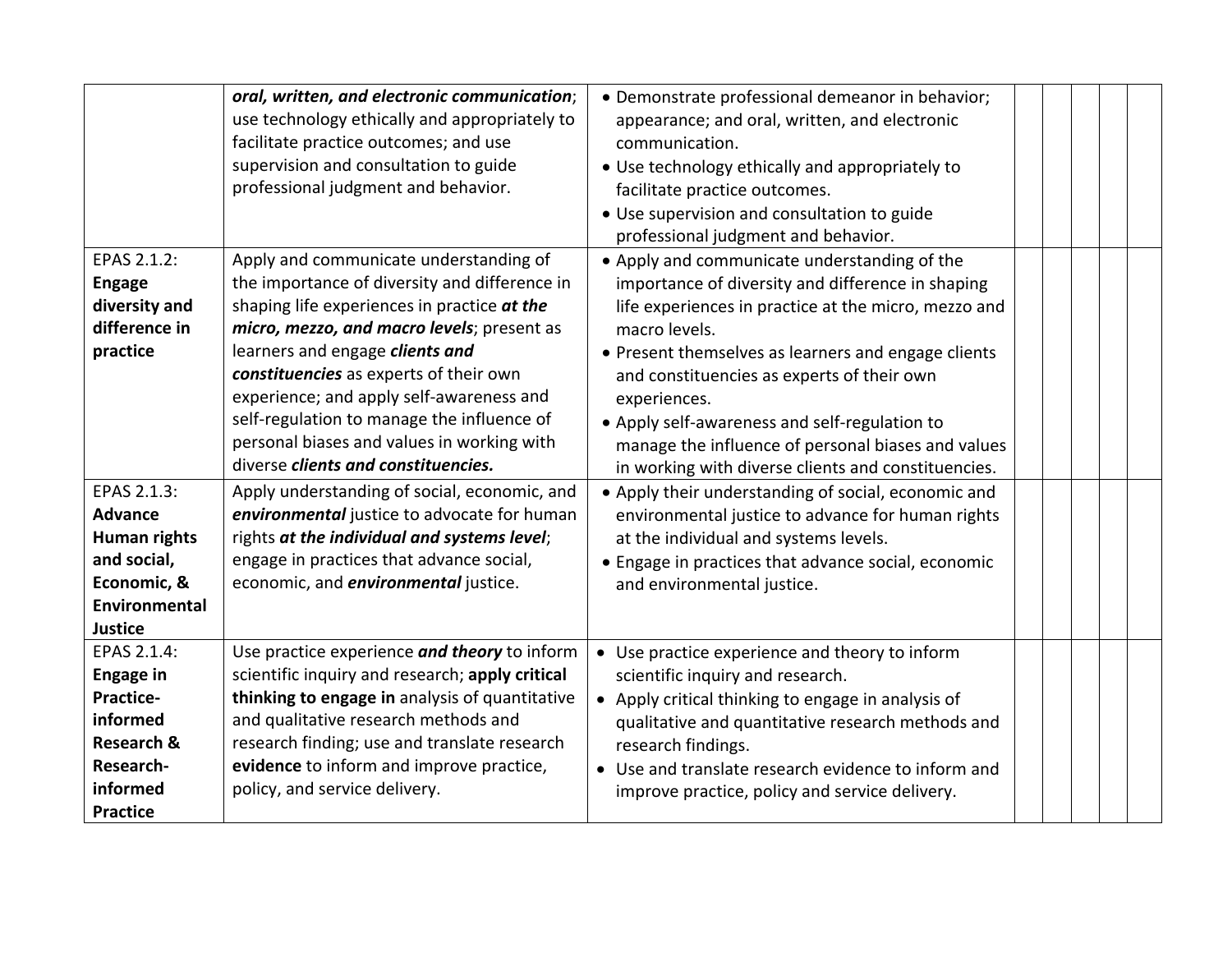| EPAS 2.1.5:<br><b>Engage in</b><br><b>Policy Practice</b>                                                    | Identify social policy at the local, state, and<br>federal level that impacts well-being, service<br>delivery, and access to social services; assess<br>how social welfare and economic policies<br>impact the delivery of and access to social<br>services.                                                                                                                                                                                                                                                                                                                                                                                                                                     | · Identify social policy at the local, state and federal<br>level that impact well-being, service delivery and<br>access to social services.<br>• Assess how social welfare and economic policies<br>impact the delivery of and access to social services.<br>• Apply critical thinking to analyze, formulate and<br>advocate for policies that advance human rights<br>and social, economic and environmental justice.                                                                                                                                                                                                                                                                           |  |  |
|--------------------------------------------------------------------------------------------------------------|--------------------------------------------------------------------------------------------------------------------------------------------------------------------------------------------------------------------------------------------------------------------------------------------------------------------------------------------------------------------------------------------------------------------------------------------------------------------------------------------------------------------------------------------------------------------------------------------------------------------------------------------------------------------------------------------------|---------------------------------------------------------------------------------------------------------------------------------------------------------------------------------------------------------------------------------------------------------------------------------------------------------------------------------------------------------------------------------------------------------------------------------------------------------------------------------------------------------------------------------------------------------------------------------------------------------------------------------------------------------------------------------------------------|--|--|
| EPAS 2.1.6:<br><b>Engage with</b><br>Individuals,<br>Families,<br>Groups,<br>Organizations,<br>& Communities | Apply knowledge of human behavior and the<br>social environment, person-in-environment,<br>and other multidisciplinary theoretical<br>frameworks to engage with clients and<br>constituencies; use empathy, reflection, and<br>interpersonal skills to effectively engage<br>diverse clients and constituencies.                                                                                                                                                                                                                                                                                                                                                                                 | • Apply knowledge of human behavior and the social<br>environment, person-in-environment, and other<br>multidisciplinary theoretical frameworks to engage<br>with clients and constituencies.<br>• Use empathy, reflection, and interpersonal skills to<br>effectively engage diverse clients and<br>constituencies.                                                                                                                                                                                                                                                                                                                                                                              |  |  |
| EPAS 2.17:<br><b>Assess</b><br>Individuals,<br>Families,<br>Groups,<br>Organizations,<br>& Communities       | Collect and organize data, and apply critical<br>thinking to interpret information from clients<br>and constituencies; apply knowledge of<br>human behavior and the social environment,<br>person-in-environment and other<br>multidisciplinary theoretical frameworks in<br>the analysis of assessment data from clients<br>and constituencies; develop mutually agreed-<br>on intervention goals and objectives based<br>on the critical assessment of strengths,<br>needs, and challenges within clients and<br>constituencies; select appropriate<br>intervention strategies based on the<br>assessment, research knowledge, and values<br>and preferences of clients and<br>constituencies. | • Collect and organize data, and apply critical<br>thinking to interpret information form clients and<br>constituencies.<br>• Apply knowledge of human behavior and the social<br>environment, person-in-environment, and other<br>multidisciplinary theoretical frameworks in the<br>analysis of assessment data from clients and<br>constituencies.<br>Develop mutually agreed-on intervention goals and<br>objectives based on the critical assessment of<br>strengths, needs and challenges within clients and<br>constituencies.<br>• Select appropriate intervention strategies based on<br>the assessment, research knowledge and values<br>and preferences of clients and constituencies. |  |  |